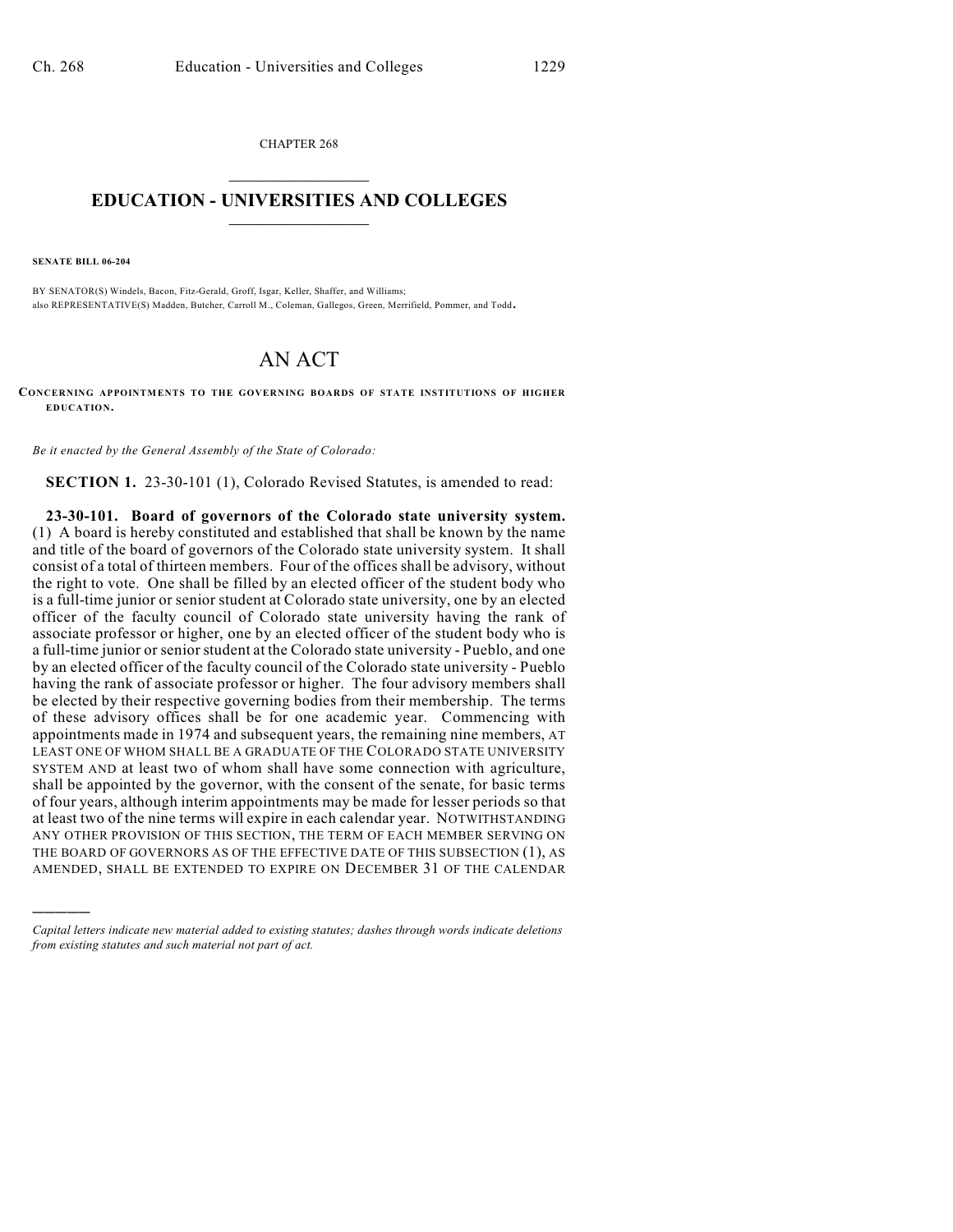YEAR IN WHICH THE MEMBER'S APPOINTED TERM WOULD OTHERWISE EXPIRE. MEMBERS APPOINTED ON OR AFTER JANUARY 1, 2007, SHALL SERVE TERMS OF UP TO FOUR YEARS, EXPIRING ON DECEMBER 31 OF THE THIRD CALENDAR YEAR FOLLOWING THE CALENDAR YEAR IN WHICH THE MEMBER IS APPOINTED. FOR TERMS ENDING ON OR AFTER DECEMBER 31, 2006, THE GOVERNOR SHALL APPOINT A SUCCEEDING MEMBER ON OR BEFORE MARCH 1 IMMEDIATELY FOLLOWING THE EXPIRATION OF THE TERM. No person, elected under this section, shall serve on the board for more than two terms, regardless of the length of the terms; except that a member of the board, whether elected or appointed, may SHALL continue to serve until a successor is elected or appointed and qualified CONFIRMED BY THE SENATE. OF THE NINE MEMBERS APPOINTED BY THE GOVERNOR, NO MORE THAN FIVE MEMBERS SHALL BE FROM THE SAME POLITICAL PARTY. For the purposes of this section, "full-time student" means the same as it does in the respective institutions.

## **SECTION 2.** 23-40-104 (1) (b), Colorado Revised Statutes, is amended to read:

**23-40-104. Board of trustees.** (1) (b) The governor shall appoint, with the consent of the senate, seven members of the board of trustees created by this subsection (1). The initial members of said board shall take office on July 1, 1973. The terms of said seven members of the said board of trustees appointed prior to June 15, 1987, shall be six years; except that appointments of members to take office on July 1, 1973, shall be made so that two members of the board have terms expiring on June 30, 1975, two members of the board have terms expiring on June 30, 1977, and three members of the board have terms expiring on June 30, 1979. Persons who are appointed members and who are holding office on June 15, 1987, are subject to the provisions of section 24-1-137, C.R.S. Thereafter the terms of said seven members of the board of trustees shall be four years; EXCEPT THAT A MEMBER OF THE BOARD WHO IS APPOINTED BY THE GOVERNOR SHALL CONTINUE TO SERVE UNTIL A SUCCESSOR IS APPOINTED AND CONFIRMED BY THE SENATE. NOTWITHSTANDING ANY OTHER PROVISION OF THIS SECTION, THE TERM OF EACH MEMBER SERVING ON THE BOARD OF TRUSTEES AS OF THE EFFECTIVE DATE OF THIS PARAGRAPH (b), AS AMENDED, SHALL BE EXTENDED TO EXPIRE ON DECEMBER 31 OF THE CALENDAR YEAR IN WHICH THE MEMBER'S APPOINTED TERM WOULD OTHERWISE EXPIRE. MEMBERS APPOINTED ON OR AFTER JANUARY 1, 2007, SHALL SERVE TERMS OF UP TO FOUR YEARS, EXPIRING ON DECEMBER 31 OF THE THIRD CALENDAR YEAR FOLLOWING THE CALENDAR YEAR IN WHICH THE MEMBER IS APPOINTED. FOR TERMS ENDING ON OR AFTER DECEMBER 31, 2006, THE GOVERNOR SHALL APPOINT A SUCCEEDING MEMBER ON OR BEFORE MARCH 1 IMMEDIATELY FOLLOWING THE EXPIRATION OF THE TERM. OF THE SEVEN MEMBERS APPOINTED BY THE GOVERNOR, NO MORE THAN FOUR MEMBERS SHALL BE FROM THE SAME POLITICAL PARTY. The eighth office shall be filled by an elected member of the student body who is a full-time junior or senior student at the university of northern Colorado. The term of said elected office shall be one year, beginning July 1. The elected student office shall be advisory, without the right to vote. The elected student member of the board shall have resided in the state of Colorado not less than three years prior to his election. For purposes of this paragraph (b), "full-time student" means the equivalent of the definition of "full-time equivalent student" used by the joint budget committee of the general assembly. The ninth office shall be filled by an elected member of the faculty at large elected by other members of the faculty at large for a term of one year, beginning July 1, and such office shall be advisory, without the right to vote. All vacancies in the office of any member appointed by the governor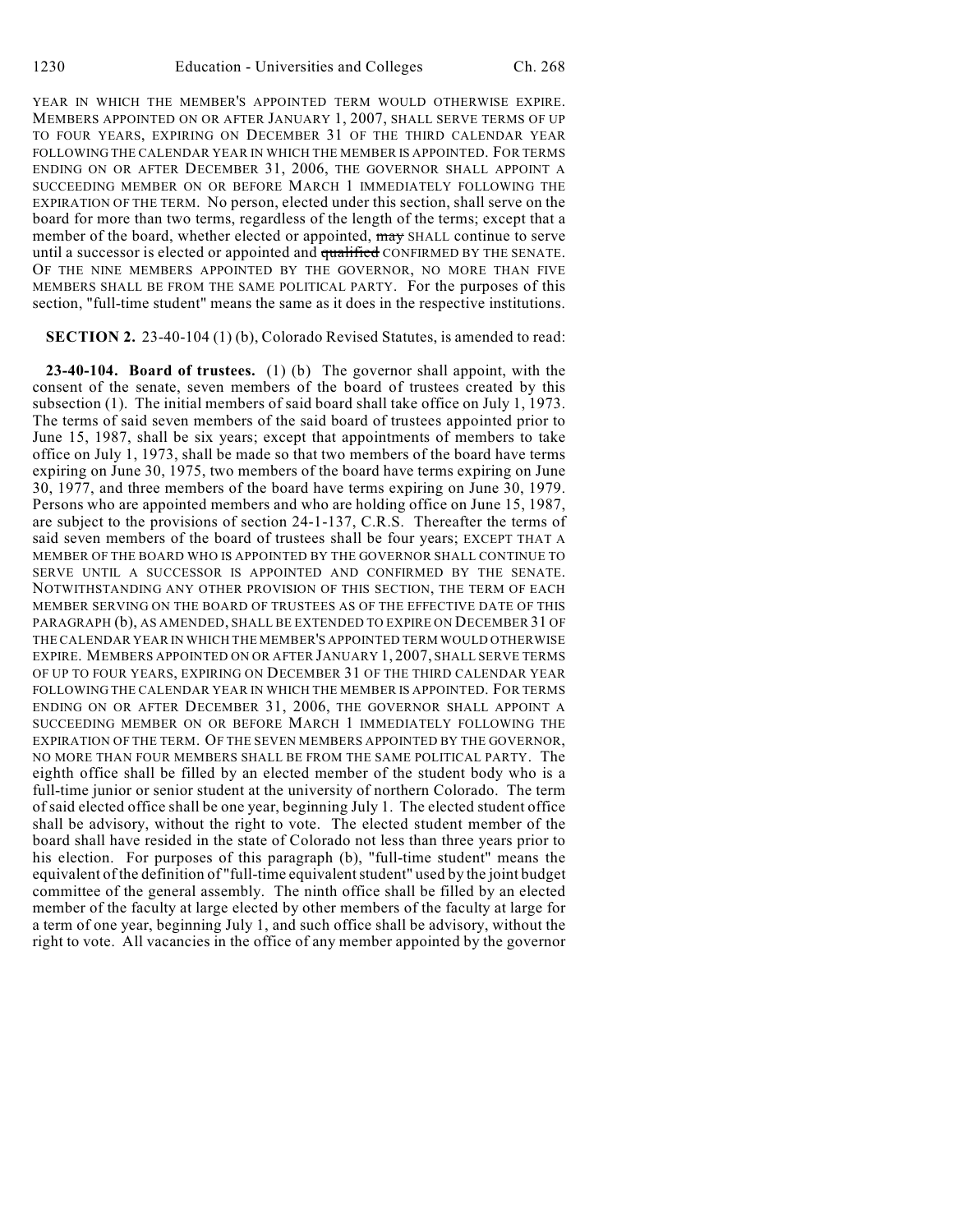shall be filled by appointment by the governor for the unexpired term, and any vacancy in either of the elected offices on the board shall be filled by reelection for the unexpired term. Each trustee shall take and subscribe to the oath of office prescribed by the constitution of this state before entering upon the duties of his office, which oath shall be placed and kept on file in the office of the secretary of state.

**SECTION 3.** 23-41-102 (1) (a), Colorado Revised Statutes, is amended to read:

**23-41-102. Board of trustees - term.** (1) (a) There shall be a board of trustees of the Colorado school of mines to be composed of eight persons. The five members serving on the board on July 1, 1973, shall continue to serve the terms for which they were appointed. On or before July 1, 1973, the governor shall appoint two additional members of the board, of which one shall be appointed for a term to expire on March 1, 1975, and one shall be appointed for a term to expire on March 1, 1977. Prior to June 15, 1987, the governor shall fill the vacancies in appointed offices occurring every two years by appointments of members of the board for terms of six years each, in accordance with this arrangement. Persons who are appointed members and who are holding office on June 15, 1987, are subject to the provisions of section 24-1-137, C.R.S. Thereafter the terms of such appointed members shall be four years. NOTWITHSTANDING ANY OTHER PROVISION OF THIS SECTION, THE TERM OF EACH MEMBER SERVING ON THE BOARD OF TRUSTEES AS OF THE EFFECTIVE DATE OF THIS PARAGRAPH (a), AS AMENDED, SHALL BE EXTENDED TO EXPIRE ON DECEMBER 31 OF THE CALENDAR YEAR IN WHICH THE MEMBER'S APPOINTED TERM WOULD OTHERWISE EXPIRE. MEMBERS APPOINTED ON OR AFTER JANUARY 1, 2007, SHALL SERVE TERMS OF UP TO FOUR YEARS, EXPIRING ON DECEMBER 31 OF THE THIRD CALENDAR YEAR FOLLOWING THE CALENDAR YEAR IN WHICH THE MEMBER IS APPOINTED. FOR TERMS ENDING ON OR AFTER DECEMBER 31, 2006, THE GOVERNOR SHALL APPOINT A SUCCEEDING MEMBER ON OR BEFORE MARCH 1 IMMEDIATELY FOLLOWING THE EXPIRATION OF THE TERM. OF THE SEVEN MEMBERS APPOINTED BY THE GOVERNOR, NO MORE THAN FOUR MEMBERS SHALL BE FROM THE SAME POLITICAL PARTY. The remaining office shall be filled by an elected member of the student body who is a full-time junior or senior student at the Colorado school of mines, and the term of said elected office shall be one year, beginning July 1. The elected office shall be advisory, without the right to vote. The elected member of the board shall have resided in the state of Colorado not less than three years prior to the member's election. For the purposes of this subsection (1), "full-time student" means the equivalent of the definition of "full-time equivalent student" used by the joint budget committee of the general assembly.

**SECTION 4.** 23-51-102 (2), Colorado Revised Statutes, is amended to read:

**23-51-102. Board of trustees - creation - members - powers - duties.** (2) The governor shall appoint, effective July 1, 2003, with the consent of the senate, nine members of the board of trustees. Members INITIALLY appointed to the board of trustees shall have the authority to act on behalf of the board of trustees prior to obtaining confirmation by the senate. The members first appointed to the board of trustees shall take office on July 1, 2003. Appointments of members to take office on July 1, 2003, shall be made so that three members of the board have terms expiring on January 1, 2005, two members of the board have terms expiring on January 1, 2006, two members of the board have terms expiring on January 1, 2007,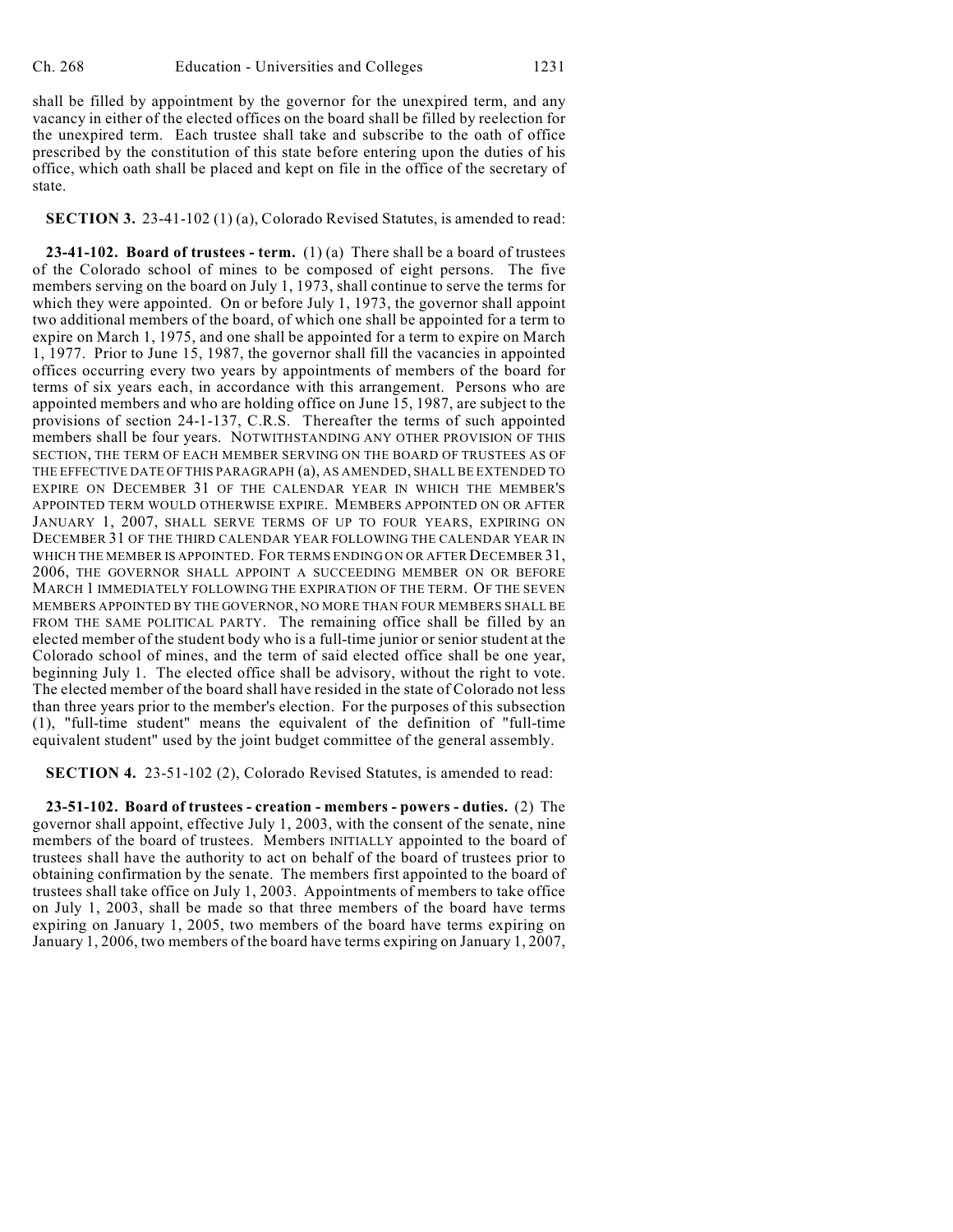and two members of the board have terms expiring on January 1, 2008; thereafter, the terms of the nine appointed members of the board of trustees shall be four years. NOTWITHSTANDING ANY OTHER PROVISION OF THIS SECTION, THE TERM OF EACH MEMBER SERVING ON THE BOARD OF TRUSTEES AS OF THE EFFECTIVE DATE OF THIS SUBSECTION (2), AS AMENDED, SHALL BE EXTENDED TO EXPIRE ON DECEMBER 31 OF THE CALENDAR YEAR IN WHICH THE MEMBER'S APPOINTED TERM WOULD OTHERWISE EXPIRE. MEMBERS APPOINTED ON OR AFTER JANUARY 1, 2007, SHALL SERVE TERMS OF UP TO FOUR YEARS, EXPIRING ON DECEMBER 31 OF THE THIRD CALENDAR YEAR FOLLOWING THE CALENDAR YEAR IN WHICH THE MEMBER IS APPOINTED. FOR TERMS ENDING ON OR AFTER DECEMBER 31, 2006, THE GOVERNOR SHALL APPOINT A SUCCEEDING MEMBER ON OR BEFORE MARCH 1 IMMEDIATELY FOLLOWING THE EXPIRATION OF THE TERM. Of the nine members appointed by the governor, at least two shall reside in Alamosa, Conejos, Costilla, Huerfano, Mineral, Rio Grande, or Sagauche county. OF THE NINE MEMBERS APPOINTED BY THE GOVERNOR, NO MORE THAN FIVE MEMBERS SHALL BE FROM THE SAME POLITICAL PARTY. Each trustee shall hold office for the term for which the trustee has been appointed and until the trustee's successor is appointed and qualified CONFIRMED BY THE SENATE.

**SECTION 5.** 23-52-102 (2), Colorado Revised Statutes, is amended to read:

**23-52-102. Board of trustees - creation - members - powers - duties.** (2) The governor shall appoint, on or before August 1, 2002, with the consent of the senate, seven members of the board of trustees. Members INITIALLY appointed to the board of trustees shall have the authority to act on behalf of the board of trustees prior to obtaining confirmation by the senate. The members first appointed to said board shall take office on or before August 1, 2002. Appointments of members to take office on or before August 1, 2002, shall be made so that two members of the board have terms expiring on January 1, 2004, two members of the board have terms expiring on January 1, 2005, two members of the board have terms expiring on January 1, 2006, and one member of the board has a term expiring on January 1, 2007; thereafter, the terms of said seven members of the board of trustees shall be four years. NOTWITHSTANDING ANY OTHER PROVISION OF THIS SECTION, THE TERM OF EACH MEMBER SERVING ON THE BOARD OF TRUSTEES AS OF THE EFFECTIVE DATE OF THIS SUBSECTION (2), AS AMENDED, SHALL BE EXTENDED TO EXPIRE ON DECEMBER 31 OF THE CALENDAR YEAR IN WHICH THE MEMBER'S APPOINTED TERM WOULD OTHERWISE EXPIRE. MEMBERS APPOINTED ON OR AFTER JANUARY 1, 2007, SHALL SERVE TERMS OF UP TO FOUR YEARS, EXPIRING ON DECEMBER 31 OF THE THIRD CALENDAR YEAR FOLLOWING THE CALENDAR YEAR IN WHICH THE MEMBER IS APPOINTED. FOR TERMS ENDING ON OR AFTER DECEMBER 31, 2006, THE GOVERNOR SHALL APPOINT A SUCCEEDING MEMBER ON OR BEFORE MARCH 1 IMMEDIATELY FOLLOWING THE EXPIRATION OF THE TERM. EACH TRUSTEE FOLLOWING THE INITIAL APPOINTMENTS SHALL HOLD OFFICE FOR THE TERM FOR WHICH THE TRUSTEE IS APPOINTED AND UNTIL THE TRUSTEE'S SUCCESSOR IS APPOINTED AND CONFIRMED BY THE SENATE. Of the seven members appointed by the governor, no more than four shall be from any one political party and no more or less than two shall be residents of southwestern Colorado. The board members from southwestern Colorado shall reside in Archuleta, Dolores, La Plata, Montezuma, or San Juan county.

**SECTION 6.** 23-53-102 (2), Colorado Revised Statutes, is amended to read:

**23-53-102. Board of trustees - creation - members - powers - duties.** (2) The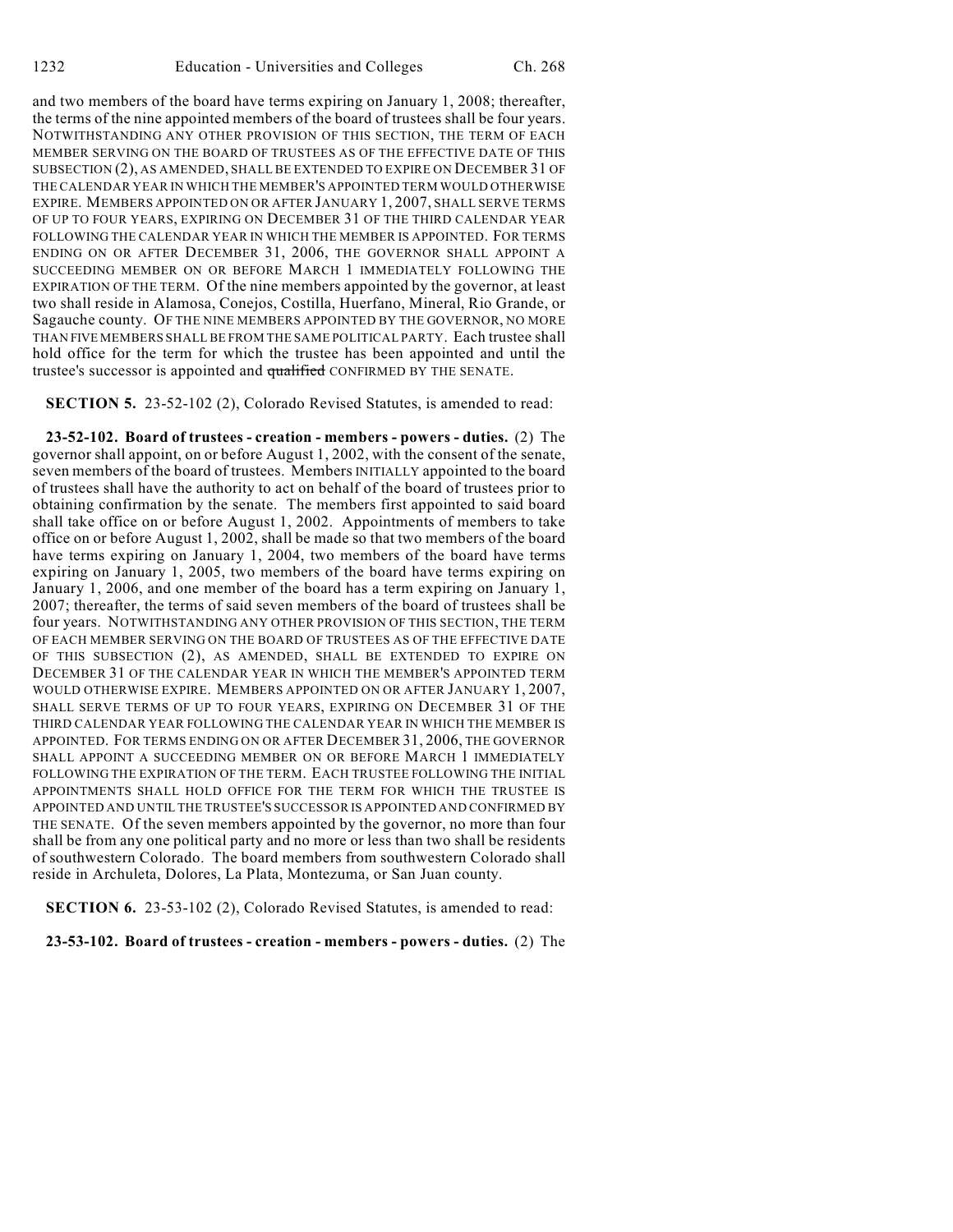governor shall appoint, effective July 1, 2003, with the consent of the senate, nine members of the board of trustees. Members appointed to the board of trustees shall have the authority to act on behalf of the board of trustees prior to obtaining confirmation by the senate. The members first appointed to said board shall take office on July 1, 2003. Appointments of members to take office on July 1, 2003, shall be made so that three members of the board have terms expiring on January 1, 2005, two members of the board have terms expiring on January 1, 2006, two members of the board have terms expiring on January 1, 2007, and two members of the board have terms expiring on January 1, 2008; thereafter, the terms of the nine appointed members of the board of trustees shall be four years. NOTWITHSTANDING ANY OTHER PROVISION OF THIS SECTION, THE TERM OF EACH MEMBER SERVING ON THE BOARD OF TRUSTEES AS OF THE EFFECTIVE DATE OF THIS SUBSECTION (2), AS AMENDED, SHALL BE EXTENDED TO EXPIRE ON DECEMBER 31 OF THE CALENDAR YEAR IN WHICH THE MEMBER'S APPOINTED TERM WOULD OTHERWISE EXPIRE. MEMBERS APPOINTED ON OR AFTER JANUARY 1, 2007, SHALL SERVE TERMS OF UP TO FOUR YEARS, EXPIRING ON DECEMBER 31 OF THE THIRD CALENDAR YEAR FOLLOWING THE CALENDAR YEAR IN WHICH THE MEMBER IS APPOINTED. FOR TERMS ENDING ON OR AFTER DECEMBER 31, 2006, THE GOVERNOR SHALL APPOINT A SUCCEEDING MEMBER ON OR BEFORE MARCH 1 IMMEDIATELY FOLLOWING THE EXPIRATION OF THE TERM. OF THE NINE MEMBERS APPOINTED BY THE GOVERNOR, NO MORE THAN FIVE MEMBERS SHALL BE FROM THE SAME POLITICAL PARTY. Of the nine members appointed by the governor, at least two shall reside in Delta, Garfield, Mesa, or Montrose county. Each trustee shall hold office for the term for which the trustee has been appointed and until the trustee's successor is appointed and qualified CONFIRMED BY THE SENATE.

**SECTION 7.** 23-54-102 (2), Colorado Revised Statutes, is amended to read:

**23-54-102. Board of trustees - creation - members - powers - duties.** (2) The governor shall appoint, with the consent of the senate, nine members of the board of trustees. The members first appointed to said board shall take office on July 1, 2002. The terms of appointed members of the board of trustees shall be four years; except that, of the members first appointed, the governor shall select two members who shall serve one-year terms, two members who shall serve two-year terms, and five members who shall serve four-year terms. NOTWITHSTANDING ANY OTHER PROVISION OF THIS SECTION, THE TERM OF EACH MEMBER SERVING ON THE BOARD OF TRUSTEES AS OF THE EFFECTIVE DATE OF THIS SUBSECTION (2), AS AMENDED, SHALL BE EXTENDED TO EXPIRE ON DECEMBER 31 OF THE CALENDAR YEAR IN WHICH THE MEMBER'S APPOINTED TERM WOULD OTHERWISE EXPIRE. MEMBERS APPOINTED ON OR AFTER JANUARY 1, 2007, SHALL SERVE TERMS OF UP TO FOUR YEARS, EXPIRING ON DECEMBER 31 OF THE THIRD CALENDAR YEAR FOLLOWING THE CALENDAR YEAR IN WHICH THE MEMBER IS APPOINTED. FOR TERMS ENDING ON OR AFTER DECEMBER 31, 2006, THE GOVERNOR SHALL APPOINT A SUCCEEDING MEMBER ON OR BEFORE MARCH 1 IMMEDIATELY FOLLOWING THE EXPIRATION OF THE TERM. All appointed members shall serve until their successors are appointed and qualified. OF THE NINE MEMBERS APPOINTED BY THE GOVERNOR, NO MORE THAN FIVE MEMBERS SHALL BE FROM THE SAME POLITICAL PARTY.

**SECTION 8.** 23-56-102 (2), Colorado Revised Statutes, is amended to read:

**23-56-102. Board of trustees - creation - members - powers - duties.** (2) The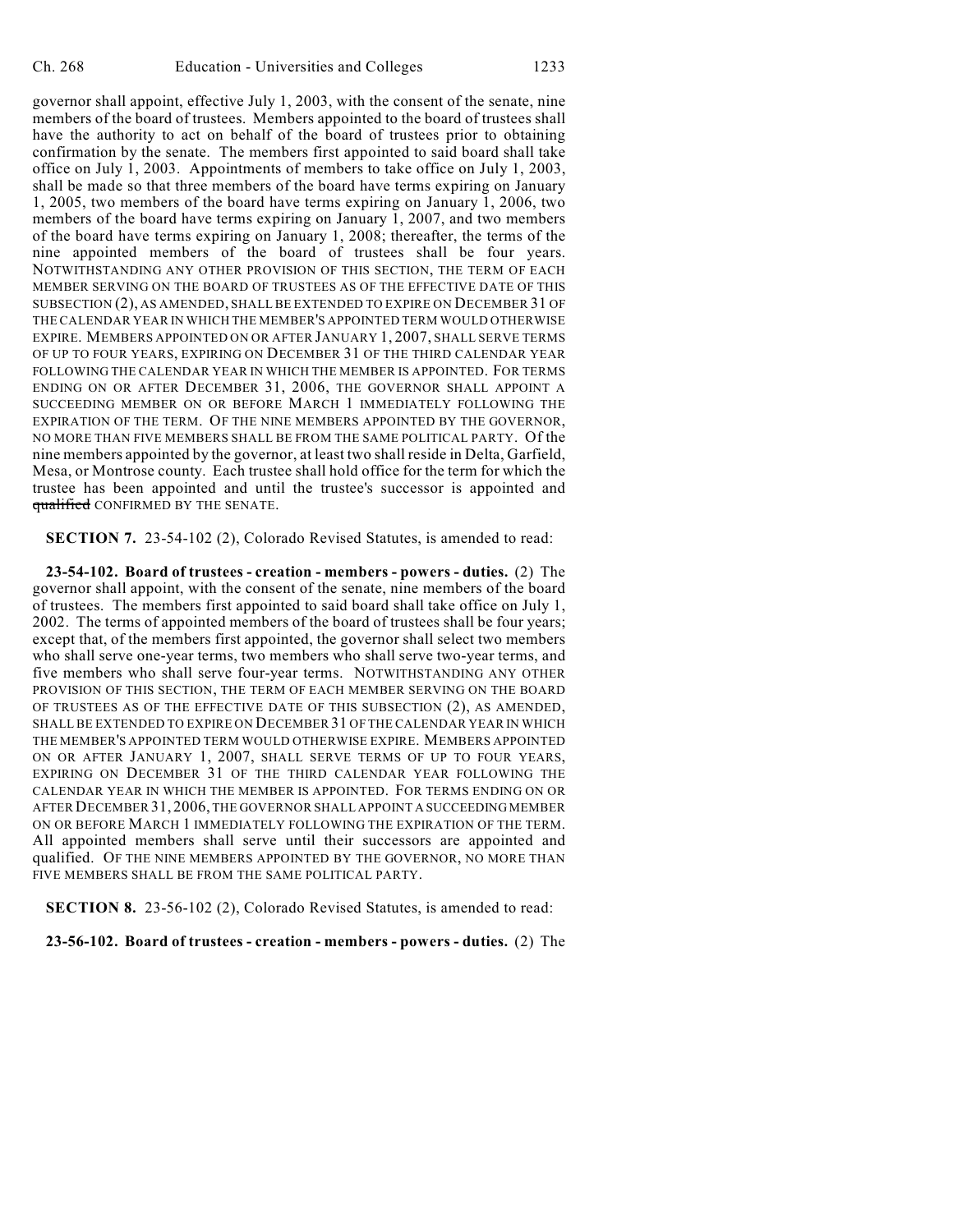governor shall appoint, effective July 1, 2003, with the consent of the senate, nine members of the board of trustees. Members INITIALLY appointed to the board of trustees shall have the authority to act on behalf of the board of trustees prior to obtaining confirmation by the senate. The members first appointed to said board shall take office on July 1, 2003. Appointments of members to take office on July 1, 2003, shall be made so that three members of the board have terms expiring on January 1, 2005, two members of the board have terms expiring on January 1, 2006, two members of the board have terms expiring on January 1, 2007, and two members of the board have terms expiring on January 1, 2008; thereafter, the terms of the nine appointed members of the board of trustees shall be four years. NOTWITHSTANDING ANY OTHER PROVISION OF THIS SECTION, THE TERM OF EACH MEMBER SERVING ON THE BOARD OF TRUSTEES AS OF THE EFFECTIVE DATE OF THIS SUBSECTION (2), AS AMENDED, SHALL BE EXTENDED TO EXPIRE ON DECEMBER 31 OF THE CALENDAR YEAR IN WHICH THE MEMBER'S APPOINTED TERM WOULD OTHERWISE EXPIRE. MEMBERS APPOINTED ON OR AFTER JANUARY 1, 2007, SHALL SERVE TERMS OF UP TO FOUR YEARS, EXPIRING ON DECEMBER 31 OF THE THIRD CALENDAR YEAR FOLLOWING THE CALENDAR YEAR IN WHICH THE MEMBER IS APPOINTED. FOR TERMS ENDING ON OR AFTER DECEMBER 31, 2006, THE GOVERNOR SHALL APPOINT A SUCCEEDING MEMBER ON OR BEFORE MARCH 1 IMMEDIATELY FOLLOWING THE EXPIRATION OF THE TERM. OF THE NINE MEMBERS APPOINTED BY THE GOVERNOR, NO MORE THAN FIVE MEMBERS SHALL BE FROM THE SAME POLITICAL PARTY. Of the nine members appointed by the governor, at least two shall reside in Gunnison county. Each trustee FOLLOWING THE INITIAL APPOINTMENTS shall hold office for the term for which the trustee has been appointed and until the trustee's successor is appointed and qualified CONFIRMED BY THE SENATE.

**SECTION 9.** 23-60-104 (2) (b), Colorado Revised Statutes, is amended to read:

**23-60-104. State board for community colleges and occupational education - student advisory council - state advisory council.** (2) (b) Of the members first appointed to the board, two members representing a congressional district shall be appointed for a term expiring July 1, 1987; one member representing a congressional district and one at-large member shall be appointed for a term expiring July 1, 1988; one member representing a congressional district and one at-large member shall be appointed for a term expiring July 1, 1989; and two members representing a congressional district and one at-large member shall be appointed for a term expiring July 1, 1990. Thereafter, all members shall be appointed for terms of four years each; EXCEPT THAT A MEMBER OF THE BOARD WHO IS APPOINTED BY THE GOVERNOR SHALL CONTINUE TO SERVE UNTIL A SUCCESSOR IS APPOINTED AND CONFIRMED BY THE SENATE. NOTWITHSTANDING ANY OTHER PROVISION OF THIS SECTION, THE TERM OF EACH MEMBER SERVING ON THE BOARD OF TRUSTEES AS OF THE EFFECTIVE DATE OF THIS PARAGRAPH (b), AS AMENDED, SHALL BE EXTENDED TO EXPIRE ON DECEMBER 31 OF THE CALENDAR YEAR IN WHICH THE MEMBER'S APPOINTED TERM WOULD OTHERWISE EXPIRE. MEMBERS APPOINTED ON OR AFTER JANUARY 1, 2007, SHALL SERVE TERMS OF UP TO FOUR YEARS, EXPIRING ON DECEMBER 31 OF THE THIRD CALENDAR YEAR FOLLOWING THE CALENDAR YEAR IN WHICH THE MEMBER IS APPOINTED. FOR TERMS ENDING ON OR AFTER DECEMBER31, 2006, THE GOVERNOR SHALL APPOINT A SUCCEEDING MEMBER ON OR BEFORE MARCH 1 IMMEDIATELY FOLLOWING THE EXPIRATION OF THE TERM. The terms of the offices of members of the state student advisory council shall be one year, beginning July 1, 1977, and any such student member shall be classified